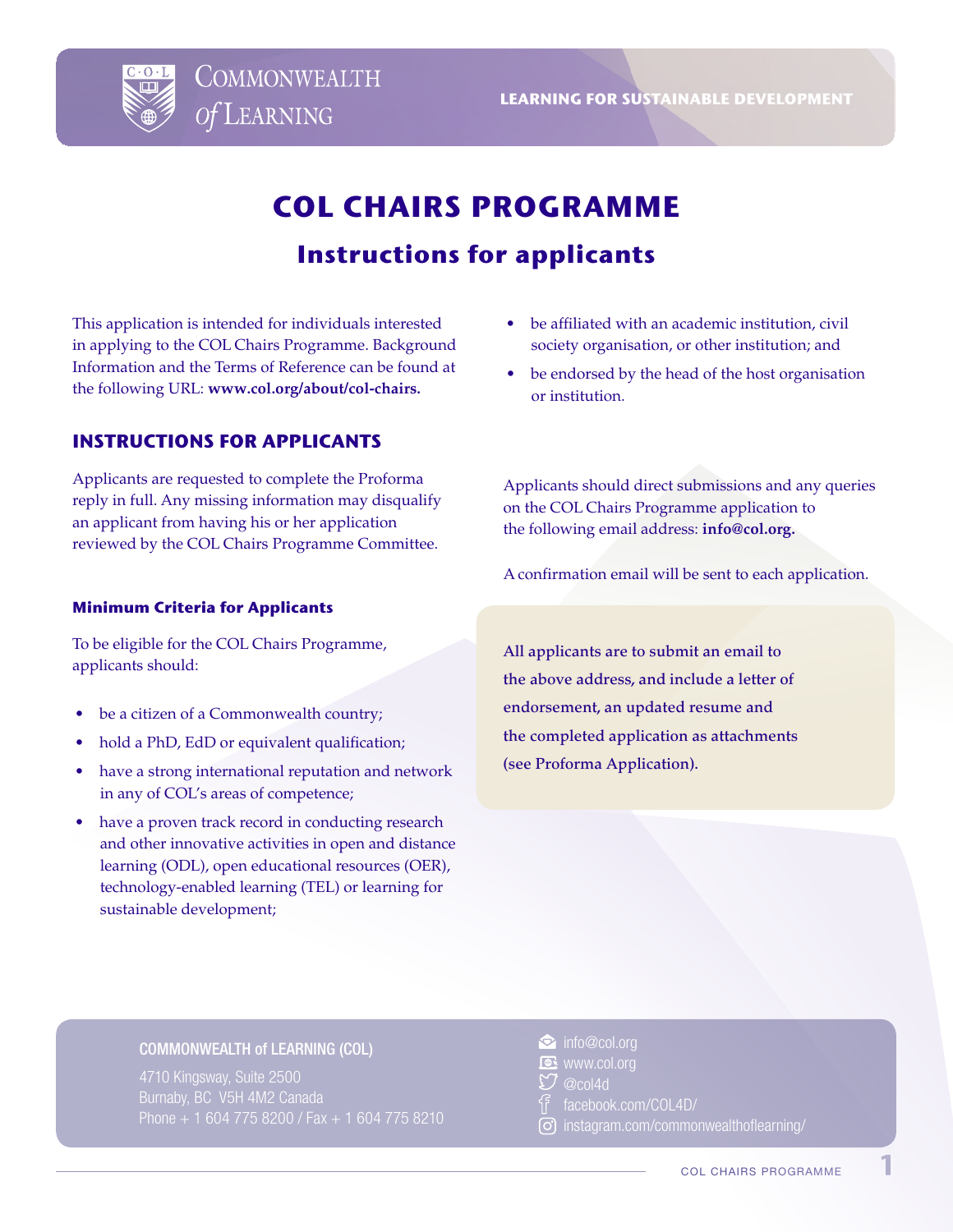

# **PROFORMA APPLICATION COL Chairs Programme**

Please complete all boxes below. There are four parts to the application:

- **PART I:** APPLICANT PERSONAL INFORMATION *(Proforma Application)*
- **PART II:** APPLICANT PROFESSIONAL INFORMATION *(Proforma Application)*
- **PARTI III:** ENDORSEMENT BY HEAD OF HOSTING ORGANISATION OR INSTITUTION *(Include as a separate attachment)*
- **PART III:** APPLICANT RESUME *(Include as a separate attachment)*

\*\*\*\*\*\*\*\*\*\*\*\*\*\*\*\*\*\*\*\*\*\*\*\*\*\*\*\*\*\*\*\*\*\*\*\*\*\*\*\*\*\*\*\*\*\*\*\*\*\*\*\*\*\*\*\*\*\*\*\*\*\*\*\*\*\*\*\*\*\*\*\*\*\*\*\*\*\*\*\*\*\*\*\*\*\*\*\*\*\*\*\*\*\*\*\*\*\*

\_\_\_\_\_\_\_\_\_\_\_\_\_\_\_\_\_\_\_\_\_\_\_\_\_\_\_\_\_\_\_\_\_\_\_\_\_\_\_\_\_\_\_\_\_\_\_\_\_\_\_\_\_\_\_\_\_\_\_\_\_\_\_\_\_\_\_\_\_\_\_\_

\_\_\_\_\_\_\_\_\_\_\_\_\_\_\_\_\_\_\_\_\_\_\_\_\_\_\_\_\_\_\_\_\_\_\_\_\_\_\_\_\_\_\_\_\_\_\_\_\_\_\_\_\_\_\_\_\_\_\_\_\_\_\_\_\_\_\_\_\_\_\_\_

\_\_\_\_\_\_\_\_\_\_\_\_\_\_\_\_\_\_\_\_\_\_\_\_\_\_\_\_\_\_\_\_\_\_\_\_\_\_\_\_\_\_\_\_\_\_\_\_\_\_\_\_\_\_\_\_\_\_\_\_\_\_\_\_\_\_\_\_\_\_\_\_

\_\_\_\_\_\_\_\_\_\_\_\_\_\_\_\_\_\_\_\_\_\_\_\_\_\_\_\_\_\_\_\_\_\_\_\_\_\_\_\_\_\_\_\_\_\_\_\_\_\_\_\_\_\_\_\_\_\_\_\_\_\_\_\_\_\_\_\_\_\_\_\_

\_\_\_\_\_\_\_\_\_\_\_\_\_\_\_\_\_\_\_\_\_\_\_\_\_\_\_\_\_\_\_\_\_\_\_\_\_\_\_\_\_\_\_\_\_\_\_\_\_\_\_\_\_\_\_\_\_\_\_\_\_\_\_\_\_\_\_\_\_\_\_\_

\_\_\_\_\_\_\_\_\_\_\_\_\_\_\_\_\_\_\_\_\_\_\_\_\_\_\_\_\_\_\_\_\_\_\_\_\_\_\_\_\_\_\_\_\_\_\_\_\_\_\_\_\_\_\_\_\_\_\_\_\_\_\_\_\_\_\_\_\_\_\_\_

\_\_\_\_\_\_\_\_\_\_\_\_\_\_\_\_\_\_\_\_\_\_\_\_\_\_\_\_\_\_\_\_\_\_\_\_\_\_\_\_\_\_\_\_\_\_\_\_\_\_\_\_\_\_\_\_\_\_\_\_\_\_\_\_\_\_\_\_\_\_\_\_

# **PART I:** APPLICANT PERSONAL INFORMATION

*(All fields must be completed)* 

- **1. Name:** Click or tap here to enter text.
- 2. Position: Click or tap here to enter text.
- **3. Institution:** Click or tap here to enter text.
- 4. Address: Click or tap here to enter text.
- **5. Phone (office):** Click or tap here to enter text.
- **6. Phone (home):** Click or tap here to enter text.
- **7. Email:** Click or tap here to enter text.